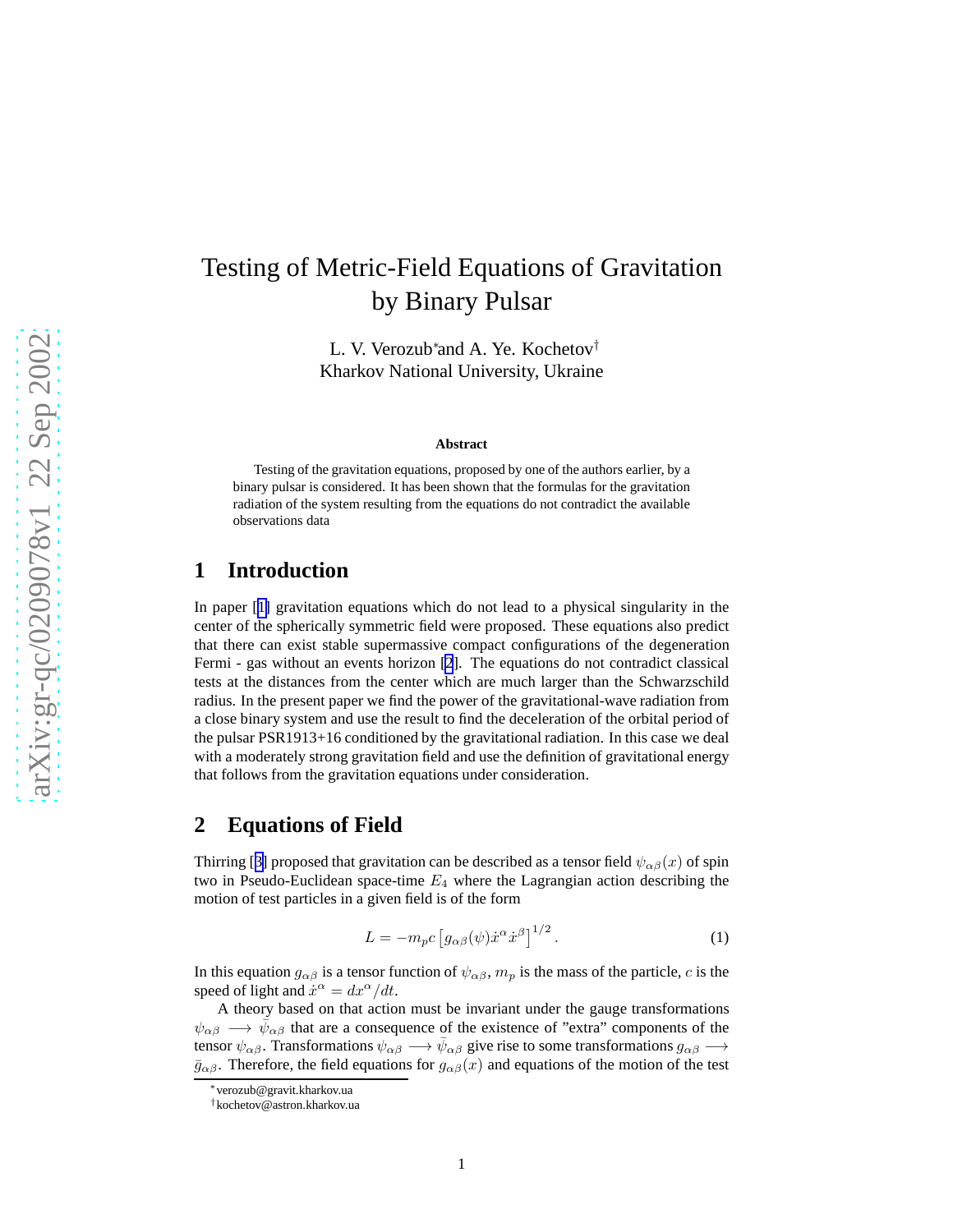<span id="page-1-0"></span>particle must be invariant under these transformations of the tensor  $g_{\alpha\beta}$ . Equations of gravitation that are invariant with respect to arbitrary gauge transformations were proposed in [\[1](#page-7-0)]. These equations are of the form

$$
B^{\gamma}_{\alpha\beta;\gamma} - B^{\epsilon}_{\alpha\delta} B^{\delta}_{\beta\epsilon} = 0.
$$
 (2)

The equations are vacuum bimetric equations for the tensor

$$
B^{\gamma}_{\alpha\beta} = \Pi^{\gamma}_{\alpha\beta} - \stackrel{\circ}{\Pi}^{\gamma}_{\alpha\beta}.
$$
 (3)

(Greek indices run from 0 to 3), where

$$
\Pi^{\gamma}_{\alpha\beta} = \Gamma^{\gamma}_{\alpha\beta} - (n+1)^{-1} \left[ \delta^{\gamma}_{\alpha} \Gamma^{\epsilon}_{\epsilon\beta} - \delta^{\gamma}_{\beta} \Gamma^{\epsilon}_{\epsilon\alpha} \right], \tag{4}
$$

$$
\mathop{\Pi_{\alpha\beta}}^{\circ\gamma} = \mathop{\Gamma_{\alpha\beta}}^{\circ\gamma} - (n+1)^{-1} \left[ \delta^{\gamma}_{\alpha} \mathop{\Gamma_{\epsilon\beta}}^{\circ\epsilon} - \delta^{\gamma}_{\beta} \mathop{\Gamma_{\epsilon\alpha}}^{\circ} \right],
$$
 (5)

◦ Γ γ  $\alpha\beta$  are the Christoffel symbols of the pseudo-Euclidean space-time  $E_4$  whose fundamental tensor is  $\eta_{\alpha\beta}$ ,  $\Gamma^{\gamma}_{\alpha\beta}$  are the Christoffel symbols of the Riemannian space-time V<sub>4</sub> with dimension  $n = 4$ , whose fundamental tensor is  $g_{\alpha\beta}$ . The semi-colon in eqs. (2) denotes the covariant differentiation in  $E_4$ .

A peculiarity of eqs.(2) is that they are invariant under arbitrary transformations of the tensor  $g_{\alpha\beta}$  retaining invariant the equations of motion of a test particle, i.e. geodesics in  $V_4$ . In other words, the equations are geodesic-invariant. Thus, the tensor field  $g_{\alpha\beta}$  is defined up to geodesic mappings of space-time  $V_4$  (in the analogous way as the potential  $A_{\alpha}$  in electrodynamics is determined up to gauge transformations). A physical sense have only geodesic invariant values. The simplest object of that kind is the object  $B^{\gamma}_{\alpha\beta}$  which can be named the strength tensor of the gravitation field. The coordinate system is defined by the used measurement instruments and is given.

The Christoffel symbols are transformed under the geodetic (i.e. projective) mappings as follows:

$$
\bar{\Gamma}^{\alpha}_{\beta\gamma} = \Gamma^{\alpha}_{\beta\gamma} + \varphi_{\beta}\delta^{\alpha}_{\gamma} + \varphi_{\gamma}\delta^{\alpha}_{\beta},\tag{6}
$$

where  $\varphi_{\gamma}$  is a vector-function of  $x^{\alpha}$ . This equation has a simple interpretation in an  $(n+1)$ -dimensional manifold  $\mathcal{M}_5$  where the admissible coordinates transformations are of the form

$$
\bar{x}^{\alpha} = \bar{x}^{\alpha}(x^0, x^1, x^2, x^3),\tag{7}
$$

$$
x^4 = x^4 - \int \varphi_\alpha dx^\alpha. \tag{8}
$$

Namely, eq. (6) can be interpreted as the transformation of 4-components  $\Gamma^{\alpha}_{\beta\gamma}$  of the connection coefficient  $\Gamma_{BC}^{A}$  (*A*, *B*, *C* = 0..4) in  $\mathcal{M}_5$  under the transformation (8) if the condition  $\Gamma^{\alpha}_{4\beta} = \delta^{\alpha}_{\beta}$  is satisfied.

For this reason we will consider the tensor  $g_{\alpha\beta}$  as 4-components of 5-dimensional tensor

$$
g_{AB} = \left(\begin{array}{cc} g_{\alpha\beta} & g_{\alpha4} \\ g_{4\alpha} & g_{44} \end{array}\right). \tag{9}
$$

The components  $g_{\alpha 4}$  are transformed under (8) as follows

$$
\bar{g}_{\alpha\beta} = g_{\alpha\beta} + g_{44}\varphi_\alpha\varphi_\beta + g_{4\alpha}\varphi_\beta + g_{4\beta}\varphi_\alpha,\tag{10}
$$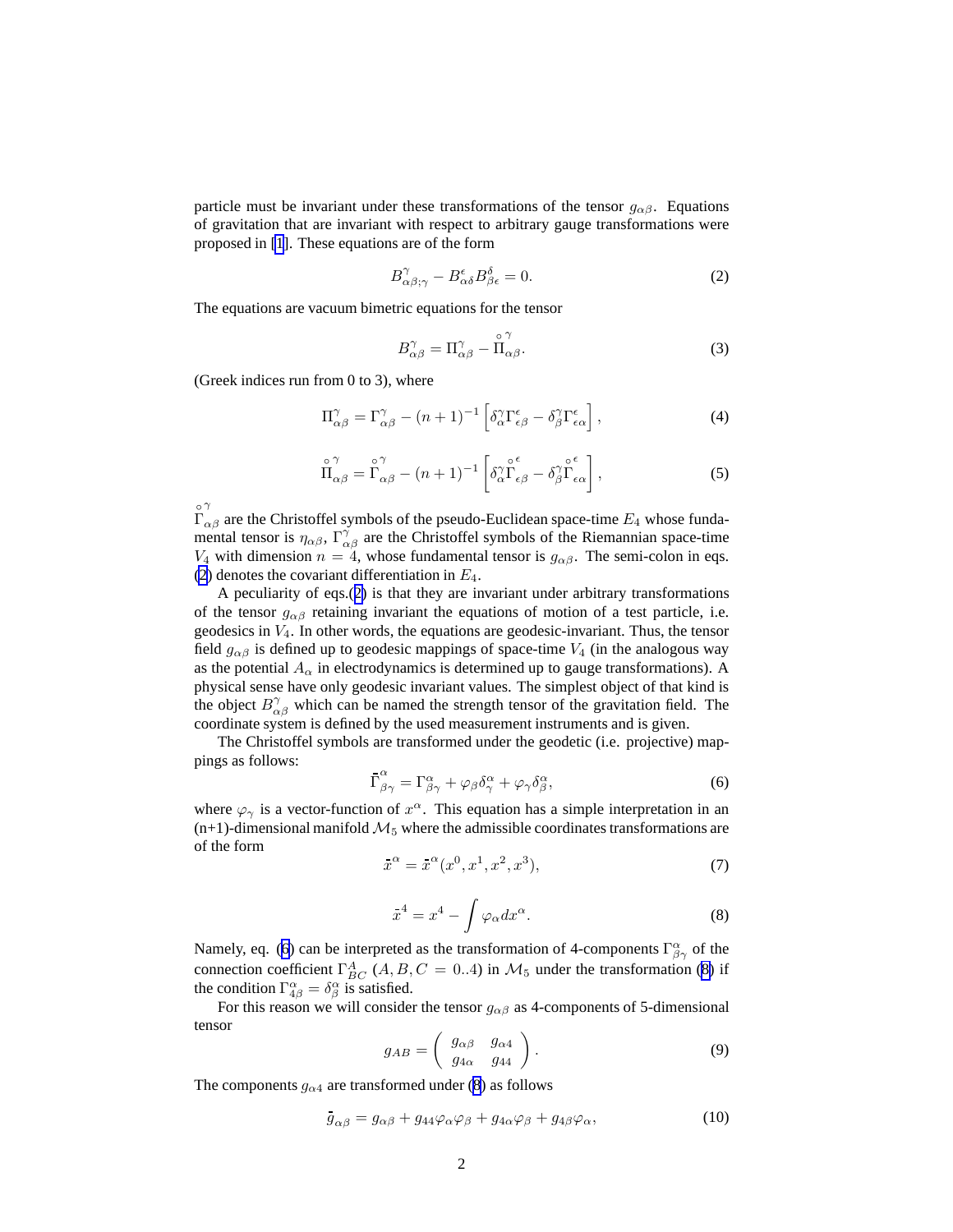$$
\bar{g}_{\alpha 4} = g_{\alpha 4} + g_{44} \varphi_{\alpha},\tag{11}
$$

$$
\bar{g}_{44} = g_{44}.\tag{12}
$$

<span id="page-2-0"></span>Eqs. (11) coincides with the transformation of the object  $\Gamma^{\beta}_{\alpha\beta}$  (or  $Q_{\alpha} = \Gamma^{\beta}_{\alpha\beta}$  – ◦ Γ β  $_{\alpha\beta})$ under [\(8](#page-1-0)), if  $q_{44} = n + 1$ . For this reason, we will assume that

$$
g_{AB} = \left(\begin{array}{cc} g_{\alpha\beta} & Q_{\alpha} \\ Q_{\alpha} & n+1 \end{array}\right). \tag{13}
$$

We will assume also that [\(10](#page-1-0)) is the transformation of the tensor  $g_{\alpha\beta}$  under the geodesic mappings of  $V_4$ . Then there exists the geodesic-invariant tensor

$$
G_{\alpha\beta} = g_{\alpha\beta} - (n+1)^{-1} Q_{\alpha} Q_{\beta}, \qquad (14)
$$

and the geodesic-invariant generalization of the Einstein equations with matter source are of the form

$$
B^{\gamma}_{\alpha\beta;\gamma} - B^{\gamma}_{\alpha\sigma} B^{\sigma}_{\beta\gamma} = k \left( T_{\alpha\beta} - 1/2 G_{\alpha\beta} T \right), \qquad (15)
$$

where  $k = 8\pi G/c^4$ ,  $T_{\alpha\beta}$  is the matter energy-momentum tensor,  $T = G^{\alpha\beta}T_{\alpha\beta}$ . At the gauge conditions  $Q_{\alpha} = 0$  they coincide with the Einstein equations.

Consider now the question about the definition of the energy of gravitational field in the used theory. Set in eqs. (15)  $T_{\alpha\beta} = \rho c^2 u_{\alpha} u_{\beta}$ , where  $\rho$  is the matter density and  $u_{\alpha}$  is the 4-velocity of matter points. At the small macroscopic velocities of the matter we can set  $u_0 = 1$  and  $u_i = 0$ . Then, the 00-component of eq (15) can be written in the form

$$
B_{00;\beta}^{\beta} = \chi(\rho c^2 + t_{00}),\tag{16}
$$

where  $\chi = k/2$ , and  $t_{00}$  is the 00-component of the tensor

$$
t_{\alpha\beta} = \chi^{-1} B^{\gamma}_{\alpha\sigma} B^{\sigma}_{\beta\gamma}.
$$
 (17)

Setting

$$
B_{00}^{\alpha} = c^{-2} \partial U / \partial x^{\alpha} \tag{18}
$$

we obtain the equation

$$
\Delta U = \chi(\rho c^2 + t_{00}).\tag{19}
$$

In the absence of the term  $t_{00}$  and at the distances from the central masses much larger than the Schwarzschild radius this equation coincides with the Poisson equation for the Newtonian gravity potential. For this reason it is natural to expect that in general case eq. (19) is the differential equation for a generalization of the gravitational potential too and the term  $t_{00}$ , which is in the equation additively with  $\rho c^2$ , is the energy of the gravitational field.

To verify this assumption let us find the energy of gravitational field of the point mass  $M$  as the following integral in the Pseudo-Euclidean space-time:

$$
\mathcal{E} = \int t_{00} dV. \tag{20}
$$

In the Newtonian theory this integral is divergent. In our case we have

$$
t_{00} = 2\chi^{-1}B_{00}^1 \, B_{01}^0 \tag{21}
$$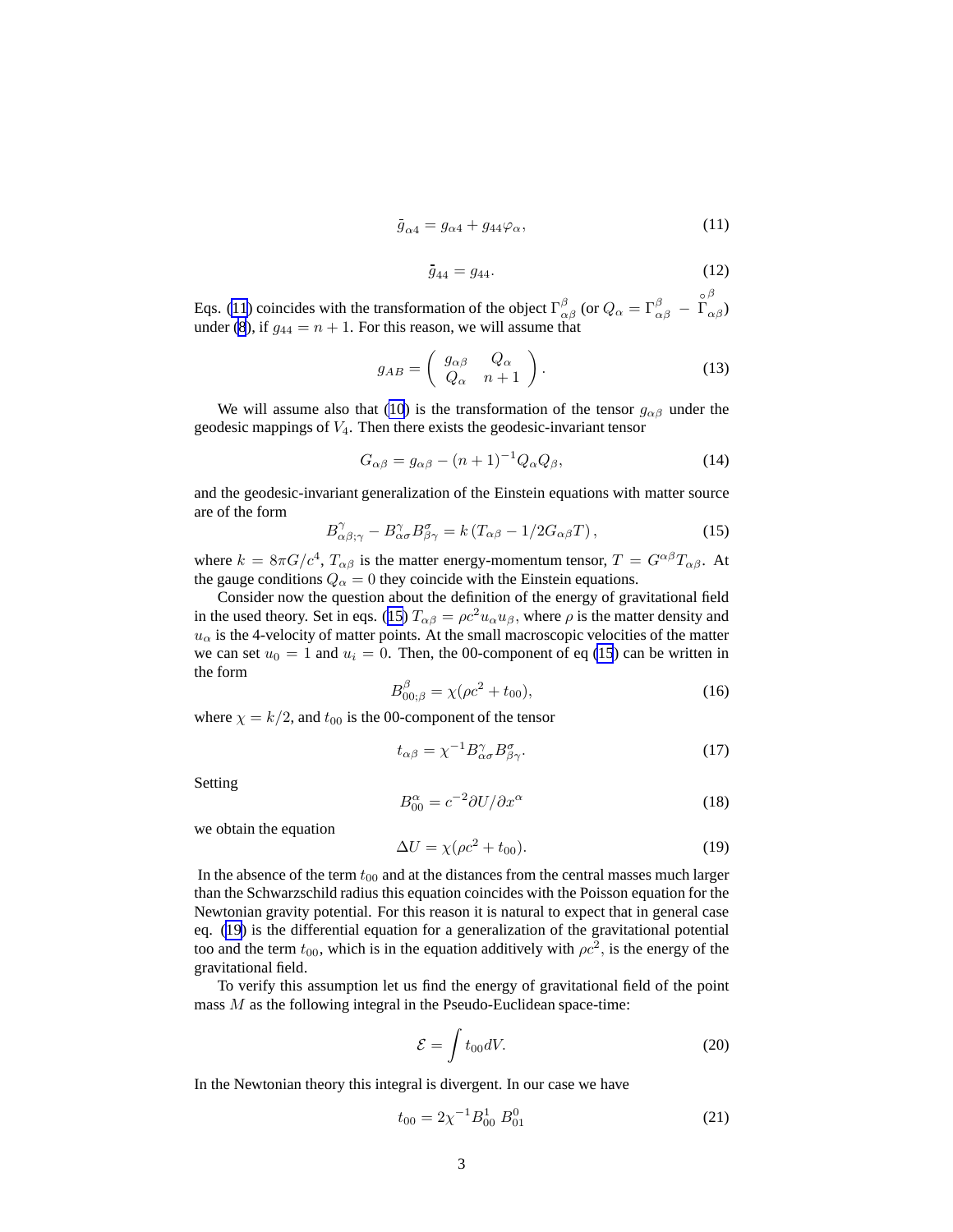<span id="page-3-0"></span>and, therefore, using spherical coordinates, we find

$$
\mathcal{E} = \int t_{00} dV = \frac{1}{8} \frac{r_g^2 c^4}{\pi G} J,\tag{22}
$$

where

$$
J = \int \frac{dV}{f^4} = \frac{4\pi}{3r_g} B(1, 1/3)
$$
 (23)

and

$$
B(z, w) = \int_0^\infty \frac{t^{z-1}}{(1+t)^{z+w}} dt
$$
 (24)

is B-function. Using the equality

$$
B(z, w) = \frac{\Gamma(z)\Gamma(w)}{\Gamma(z+w)},
$$
\n(25)

where  $\Gamma$  is  $\Gamma$ -function we obtain

$$
\mathcal{E} = \frac{r_g c^4}{2G} = Mc^2.
$$
\n(26)

We arrive at the conclusion that the energy of the point mass is finite and the rest energy of the point particle is caused by its gravitational field. The spacial components of the vector  $P_{\alpha} = t_{0\alpha}$  are equal to zero. Due to these facts we may consider (at least in a weak-field approximation) the tensor  $t_{\alpha\beta}$  as the energy-momentum tensor of gravitational field.

## **3 Gravitation radiation of a binary system**

In no gravitation case  $g_{\alpha\beta} = \eta_{\alpha\beta}$ , where  $\eta_{\alpha\beta}$  is the metric tensor of Pseudo-Euclidean space-time  $E_4$ . For this reason it is natural to suppose that in a weak-field approximation

$$
g_{\alpha\beta} = \eta_{\alpha\beta} + h_{\alpha\beta}.\tag{27}
$$

To simplify eq. ([15\)](#page-2-0) let us choose the following gauge condition

$$
\eta^{\alpha\beta}D^{\lambda}_{\alpha\beta} + \frac{n-1}{n+1}\eta^{\alpha\lambda}D^{\beta}_{\alpha\beta} = 0, \qquad (28)
$$

where  $D_{\alpha\beta}^{\gamma}$  is the Christoffel symbols of space-time  $V_4$ , in which the derivatives are replaced by the covariant ones in  $E_4$ . Equality (28) is covariant and, therefore, does not imply restrictions for choosing the coordinate system. Using (27) we obtain to the first order in  $h_{\alpha\beta}$ :

$$
B^{\gamma}_{\alpha\beta} = \frac{1}{2} \left( h^{\gamma}_{\alpha;\beta} + h^{\gamma}_{\beta;\alpha} - h^{\gamma\gamma}_{\alpha\beta} \right) - \frac{1}{2} \left( n+1 \right)^{-1} \left( \delta^{\gamma}_{\alpha} h^{\sigma}_{\sigma;\beta} + \delta^{\gamma}_{\beta} h^{\sigma}_{\sigma;\alpha} \right). \tag{29}
$$

and the gauge conditions (28):

$$
h_{\lambda;\beta}^{\beta} = (n+1)^{-1} h_{\sigma;\lambda}^{\sigma}.
$$
 (30)

Consider a system of the slowly moving bodies of a finite volume where  $T_{\mu\nu} \neq 0$ in the vicinity of the coordinates origin, and suppose that  $|T_{00}| \gg |T_{0i}| \gg |T_{ij}|$  (Latin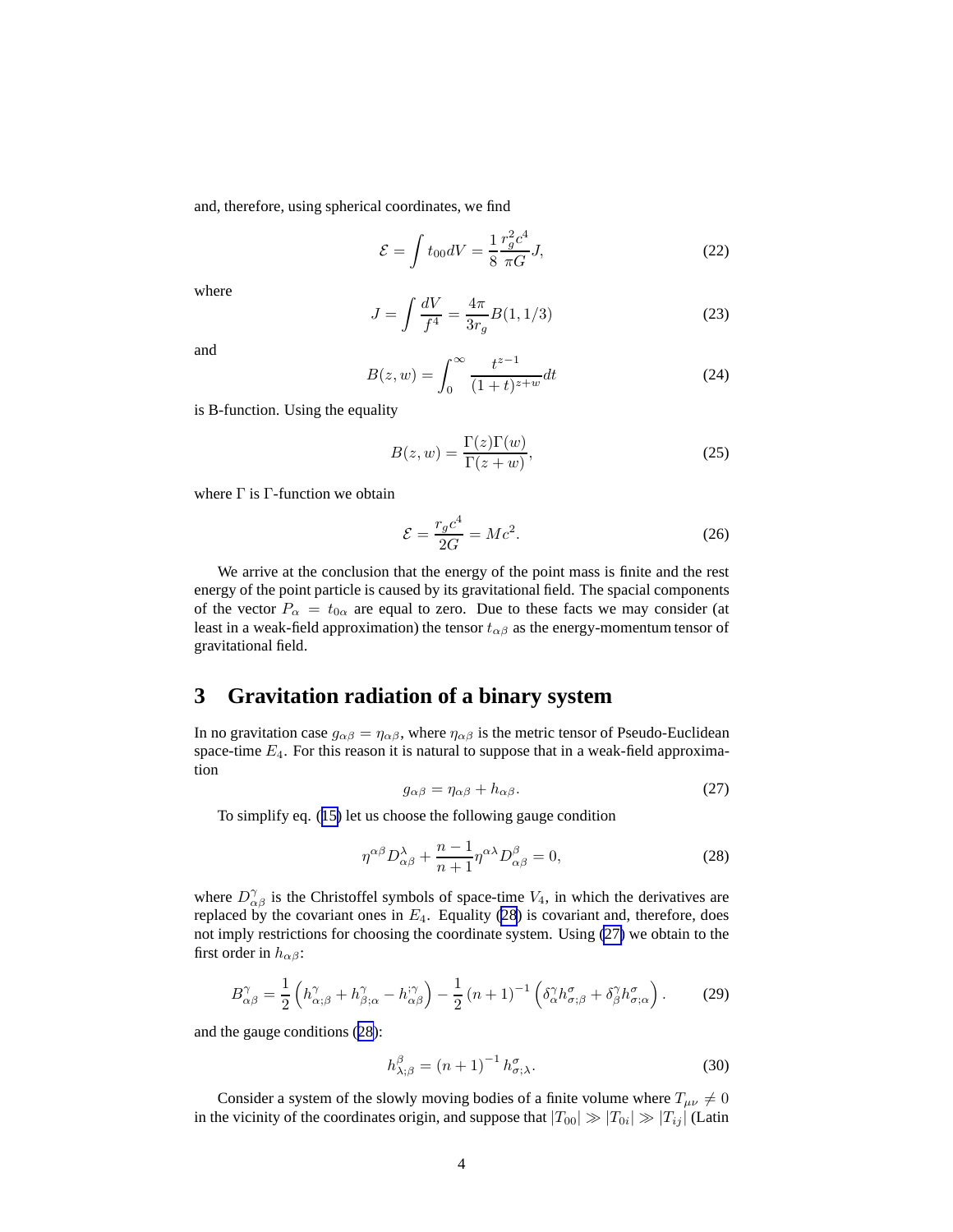<span id="page-4-0"></span>indexes run from 1 to 3). Using an orthogonal system of coordinates with the metric  $\eta_{\mu\nu} = diag(-1, 1, 1, 1)$  let us find the gravitation radiation in the wave zone.

Equations [\(15](#page-2-0)) now are of the form

$$
\Box \psi_{\alpha\beta} = -2kT_{\alpha\beta},\tag{31}
$$

where

$$
\psi_{\alpha\beta} = h_{\alpha\beta} - 1/2\eta_{\alpha\beta}h_{\lambda}^{\lambda}.
$$
\n(32)

The general solution of eq. (31) for departing waves is of the form

$$
\psi_{\alpha\beta} = \frac{k}{2\pi} \int \frac{T_{\alpha\beta} \left(ct - |\mathbf{r} - \mathbf{r}'|, \mathbf{r}' \right)}{|\mathbf{r} - \mathbf{r}'|} d^{\left(3\right)} x',\tag{33}
$$

where  $\mathbf{r}'$  is the radius-vector of an infinitely small element of the source and  $\mathbf{r}$  is the radius vector of the point in which the field is calculated.

If the origin of the coordinate system coincides with the masses center of the radiating system, the solution of eq. (31) is given by

$$
\psi_{00} = const + o(r^{-3}), \psi_{0i} = o(r^{-2})
$$
\n(34)

$$
\psi_{ij} = \frac{k}{4\pi r} \ddot{I}(ct - r, x^{'k}) + o(r^{-2}),\tag{35}
$$

where

$$
I_{ij} = \frac{1}{c^2} \int T_{00} x'^i x'^j d^{(3)} x', \qquad (36)
$$

the points denote the differentiation with respect to time  $t$  and const is denotes an additional term to the newtonian potential. Therefore, the solution of eq. (33) for weak gravitational waves can be written in the form

$$
\psi_{0\mu} = 0,\tag{37}
$$

$$
\psi_{ik} = \frac{k}{4\pi r} \ddot{I}_{ik} \left(ct - r, x'^k\right).
$$
\n(38)

Therefore, the lowest mode of the gravitational radiation is the quadrupole one.

Let us find the number of the independent states of the field  $\psi_{\alpha\beta}$  in vacuum. According to (31) the functions  $\psi_{\alpha\beta}$  in vacuum obey the equation

$$
\Box \psi_{\alpha\beta} = 0 \tag{39}
$$

and gauge conditions ([30\)](#page-3-0), which give four constraint equations. Equations (37) also gives four constraints. Taking also into account that for weak waves  $\psi_{0i} = 0$ , we have only two independent components of  $\psi_{\alpha\beta}$ . It follows also from ([30\)](#page-3-0) and (37) that the trace of the tensor  $\psi_{\alpha\beta}$  is equal to zero. Thus,

$$
\psi_{0\mu} = 0, \ \psi_{ij}, \ j = 0, \ \psi_{kk} = 0,\tag{40}
$$

where the coma denotes the partial derivative. Therefore, the plane gravitational wave is a transversal with the zero trace.

Now let us find the flow of energy of the gravitational radiation. Starting from eq.[\(17](#page-2-0)), we find that the flow of energy carried by the wave in the radial direction is given by

$$
-ct_{0k} = \frac{n_k}{4kc} \langle \dot{\psi}_{ij} \dot{\psi}_{ij} \rangle,
$$
\n(41)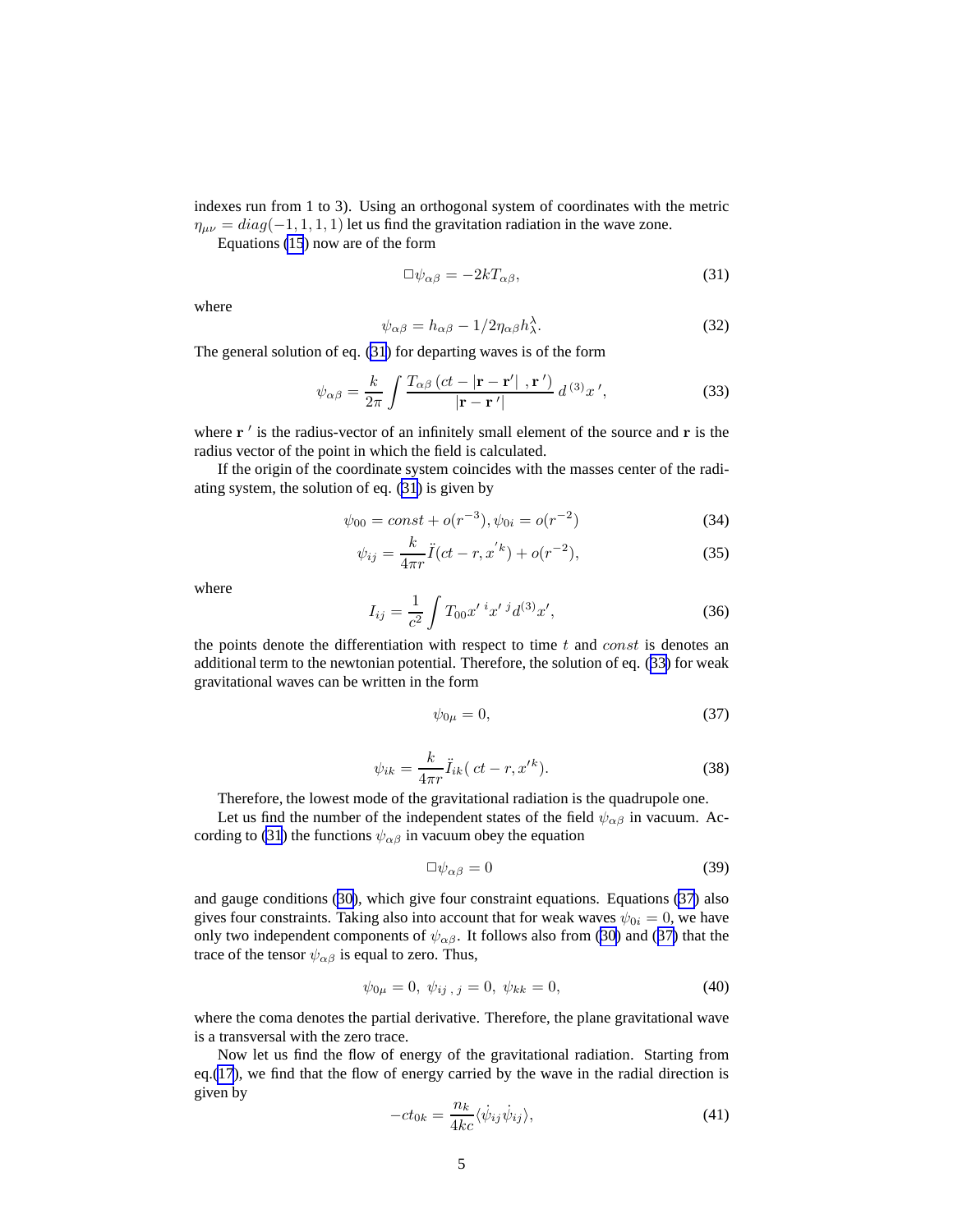<span id="page-5-0"></span>where  $n^k = x^k/r$  and the symbols  $\langle \rangle$  denote the period T-averaging of the a function  $f(t)$  by the formula

$$
\langle f(t) \rangle = \frac{1}{T} \int_0^T f(t) \, dt. \tag{42}
$$

We can also satisfy condition [\(40](#page-4-0)) by projecting the tensor  $\psi_{\alpha\beta}$  to the plane perpendicular to the vector  $n^i$  with the help of the operator

$$
P_{ij} = \delta_{ij} - n_i n_j. \tag{43}
$$

As a result, the transversal-traceless part of the tensor  $\psi_{\alpha\beta}$  is

$$
\psi_{ij}^{TT} = P_{ir} P_{js} \psi_{rs} - \frac{1}{2} P_{ij} \left( P_{rs} \psi_{rs} \right),\tag{44}
$$

It should also be noted that the transversal-traceless part of the quadrupole momentum  $I_{ij}$ , in [\(38](#page-4-0)), and the magnitude  $J_{ij} = I_{ij} - 1/3\delta_{ij}I_{kk}$  are the same, which can be verified immediately. For this reason

$$
\psi_{ij} = \frac{k}{4\pi r} \ddot{J}_{ij}.
$$
\n(45)

Finally, we obtain

$$
-ct_{0r} = \frac{n_r k}{64\pi^2 r^2 c} \langle \ddot{J}_{ij} \ddot{J}_{ij} - 2 \ddot{J}_{ik} \ddot{J}_{kj} n_i n_j + \frac{1}{2} \ddot{J}_{ij} \dddot{J}_{kl} n_i n_j n_k n_l \rangle, \qquad (46)
$$

The averaging time rate of the energy flow change can be found by integration of eq.(46) over the sphere of the radius  $r$ :

$$
-\left\langle \frac{dE}{dt} \right\rangle = \int ct_{0r} n_r r^2 \sin \theta d\theta d\varphi = \frac{G}{5c^5} \langle \ddot{J}_{ij} \ddot{J}_{ij} \rangle, \tag{47}
$$

were  $E$  is the total mechanical energy of the radiating system. This formula completely coincides with the one in general relativity.

Consider a system of two gravitationally bound point masses  $m_1$  and  $m_2$ . Assuming that the distance between the bodies is much larger than the Schwarzschild radiuses we can use the Newtonian mechanics. Since  $E = -G\mu M/(2a)$ , where  $M = m_1 + m_2$ ,  $\mu = m_1 m_2 / M$ , a is the large semiaxes of the orbit and the orbital period is  $P_b = 2\pi a^{3/2} (MG)^{-1/2}$ , the relative velocity of increasing of the orbital period is given by

$$
\frac{dP_b/dt}{P_b} = \frac{3}{2} \frac{da/dt}{a} = -\frac{3}{2} \frac{dE/dt}{E}.
$$
 (48)

It gives

$$
\frac{dP_b/dt}{P_b} = \frac{192\pi}{5c^5} \left(2\pi G\right)^{5/3} P_b^{8/3} f(e) m_1 m_2 M^{-1/3} \,,\tag{49}
$$

where  $f(e) = (1 - e^2)^{-7/2} (1 + 73/24 e^2 + 37/96 e^4)$ . It should be noted that in the above calculations the shift of the periastron is not taken into account since at the used one period-averaged the shift is very small.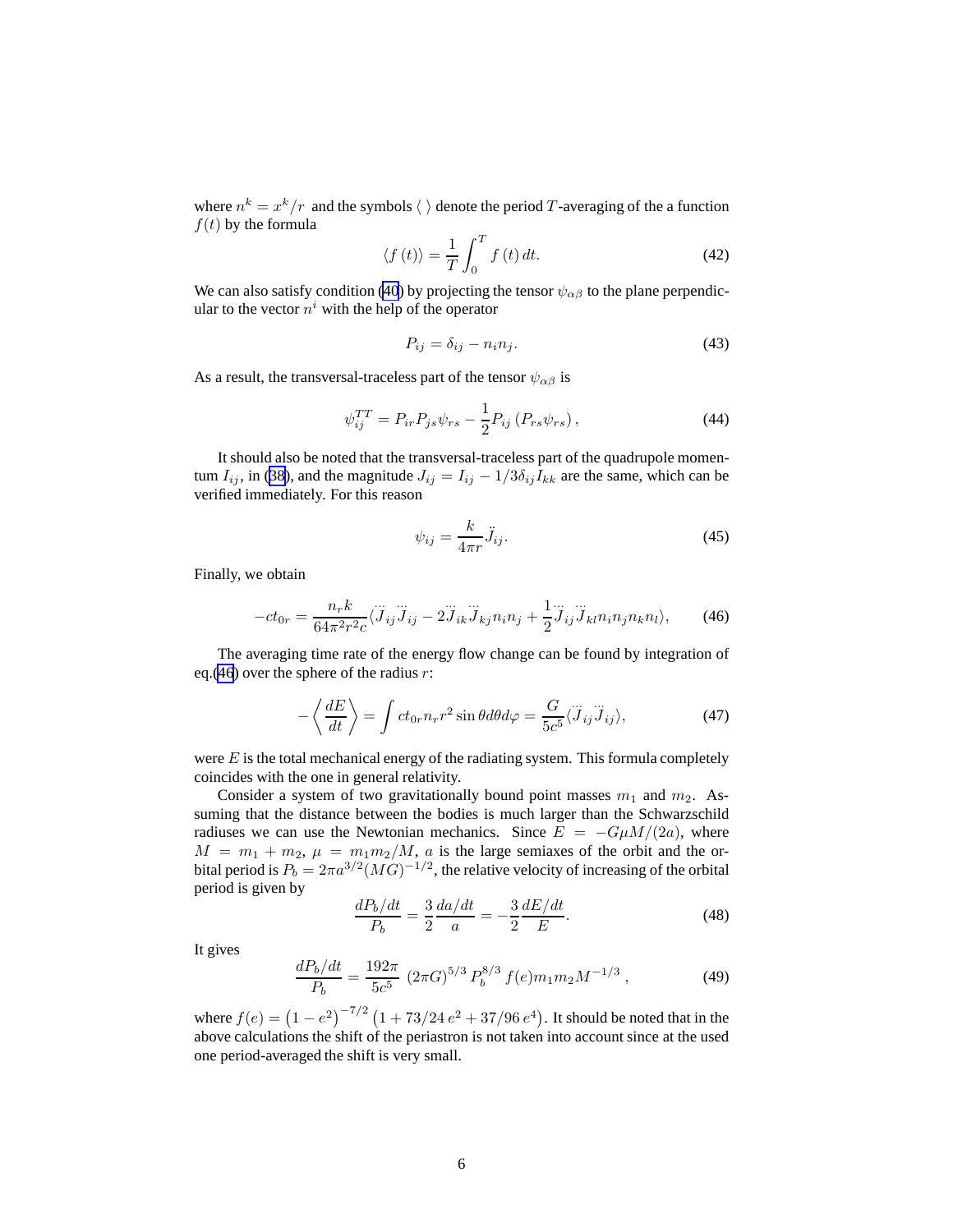### <span id="page-6-0"></span>**4 Application to PSR1913+16**

Let us use the above results for an analysis of the binary pulsar PSR 1913+16 in the framework of the Blandford-Teukolsky model [\[4](#page-7-0)]. Namely, we take into account the dependence of the phase of the detected radiation on the following observable parameters that are the functions of the unknown masses  $m_1$  and  $m_2$ .

1. Increasing the orbital period because of the gravitational radiation ([49\)](#page-5-0).

2. The rate of the periastron shift of the pulsar orbit which according to [\[2](#page-7-0)] is given by

$$
\dot{\omega} = \frac{6\pi GM}{a\left(1 - e^2\right)c^2} + \frac{\pi G^2 M^2}{2a^2\left(1 - e^2\right)^2 c^4} f_1\left(e\right),\tag{50}
$$

where  $f_1(e) = (54 + 16e^2 - e^4)$ . The second term for the considered system is about  $0.01\%$  of the total value of  $\dot{\omega}$  and, therefore must be taken into account.

3. The magnitude

$$
\gamma = \frac{t_1 - t_2}{\sin(\widetilde{E})},\tag{51}
$$

where  $t_1$  is the moment of the radiation of the pulse, measured in the inertial frame of reference of the distant observer,  $t_2$  is the same moment, measured in the proper frame of reference of the pulsar,  $\tilde{E}$  is the eccentric anomaly.

Supposing that 4-vector  $k^a = {\{\omega/c, \mathbf{k}\}}$  of a photon, the motion of which is de-scribed by the Lagrangian ([1\)](#page-0-0), satisfies the equality  $g_{\alpha\beta}k^{\alpha}k^{\beta} = 0$ , we obtain approximately  $k^0 = \omega/c\sqrt{g_{00}}$ , where  $\omega$  is the frequency of the electromagnetic wave and  $g_{00}$ is given by [[1\]](#page-7-0)

$$
g_{00} = 1 - r_g / (r_g^3 + r^3)^{1/3}.
$$
 (52)

Let  $v_p$  be the pulsar velocity relative to the masses center of the system. Then we obtain the following relation between the measured frequencies of the signal  $\omega_0$  and  $\omega$ in the frames of the observer and pulsar

$$
\frac{\omega}{\sqrt{1 - r_g/f_c}} = \omega_0 \frac{1 - (v_p/c) \cos(\theta)}{\sqrt{1 - v_p^2/c^2}},
$$
\n(53)

where  $\vartheta$  is the angle between the wave direction and the direction of the motion of the source radiation,  $f_c = (r^3 + r_g)^{1/3}$ ,  $r_g$  is the gravitational radius of the pulsar companion,  $r$  is the distance between the pulsar and its companion. From (53) we obtain, setting  $\vartheta = \pi/2$ , the relation between time intervals  $d\tau$  and dt in the reference frames of the pulsar and observer

$$
d\tau = \left(1 - \frac{r_g}{2r} - \frac{v_1^2}{2c^2}\right)dt,\t(54)
$$

which with the used accuracy coincides with the same relation in general relativity.

The Shapiro effect is too small (the same as in general relativity) and is not taken into account in the model under consideration.

Proceeding from these results, we obtain in an analogy with [\[4](#page-7-0)]

 $\overline{a}$ 

$$
\gamma = \frac{GP_b e m_2^2 (m_1 + 2m_2)}{2\pi a c^2 (m_1 + m_2)^2}.
$$
\n(55)

Fig. 1 shows that in the plane  $m_1m_2$  the curves  $\overline{P}_b = \overline{P}_b(m_1,m_2), \overline{\omega} = \overline{\omega}(m_1,m_2),$  $\gamma = \gamma(m_1,m_2)$  intersect in one point that means that the theory does not contradict the